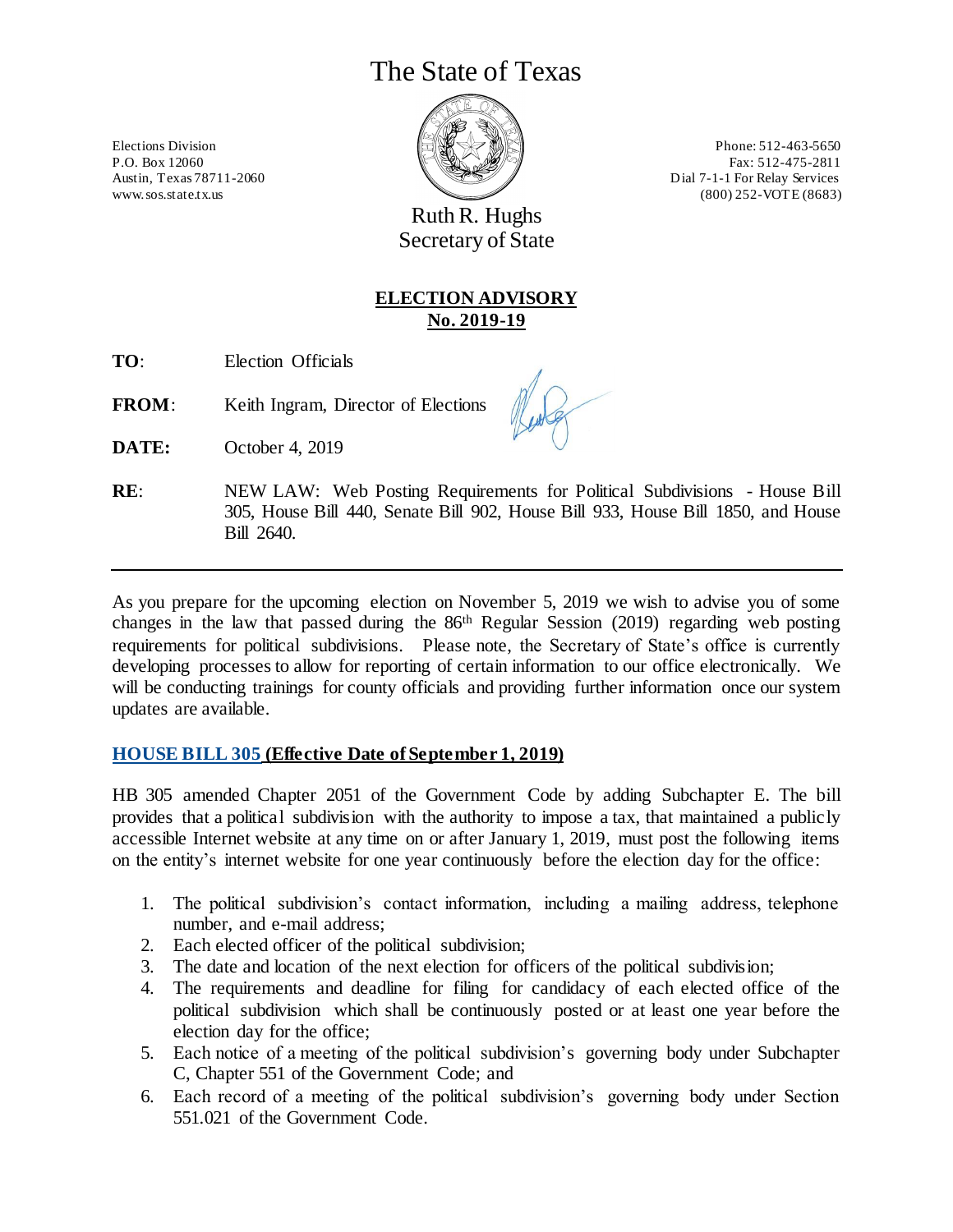Our office recommends consulting with your political subdivision's local counsel regarding the particular posting requirements under Subdivisions (5) and (6) referenced above. Please note, the requirements for posting notice of meetings and record of meetings of the political subdivision's governing body does not apply to:

- 1. A county with a population of less than 10,000;
- 2. A municipality with a population of less than 5,000 located in a county with a population of less than 25,000; or
- 3. A school district with a population of less than 5,000 in the district's boundaries and located in a county with a population of less than 25,000.

**Meaning of "location."** Your jurisdiction already must post polling places on your website (if you have one) as part of standard election notice requirements. See the relevant entries in our calendars. Sections 85.006, 85.007. The political subdivision should also provide the address of the main administrative office (i.e. the location a person would expect to file candidate applications).

**Meaning of "requirements" for office.** At a minimum, a statement of requirements should include form, content, and procedure; for example, the type of application form needed, if there is a fee or petition in lieu of filing fee, and so on. However, we think the likely legislative intent is to also post the qualifications for office; for example, how long the candidate must be a resident, whether the candidate must be a registered voter, and so on. The Ethics Commission has advised us that this posting need not refer to Ethics Commission filing requirements.

**Meaning of "next election."** Although the likely meaning is the next general election (as the requirement is about "officers," a year in advance), the best practice would be to also post any such notice of a special election for an officer as soon as possible after ordering the special election.

Please note, our office created a form that your entity may use as a sample when posting the online information required by HB 305.

#### **[HOUSE BILL 440](https://capitol.texas.gov/BillLookup/History.aspx?LegSess=86R&Bill=HB440) (Effective Date of September 1, 2019)**

**Method of Giving Notice:** Amended Section 4.003 of the Election Code. Requires that a political subdivision that maintains a website must include a sample ballot for their general obligation bond election and that it be posted on the website for the 21 days before the election, along with the election order, notice of the election, and contents of the proposition. Please note, House Bill 477 made a number of changes to the requirements of a debt obligation order, ballot language, and notice requirements.

#### **[SENATE BILL 902](https://capitol.texas.gov/BillLookup/History.aspx?LegSess=86R&Bill=SB902)**: **(Effective Date of September 1, 2019)**

**Election Day Vote Total for Certain Elections:** Added Section 66.0021 to the Texas Election Code. This section requires the general custodian of election records for a primary election or general election for state and county officers to maintain a list that states the total number of votes cast in each precinct on election day. This list must be available for public inspection not later than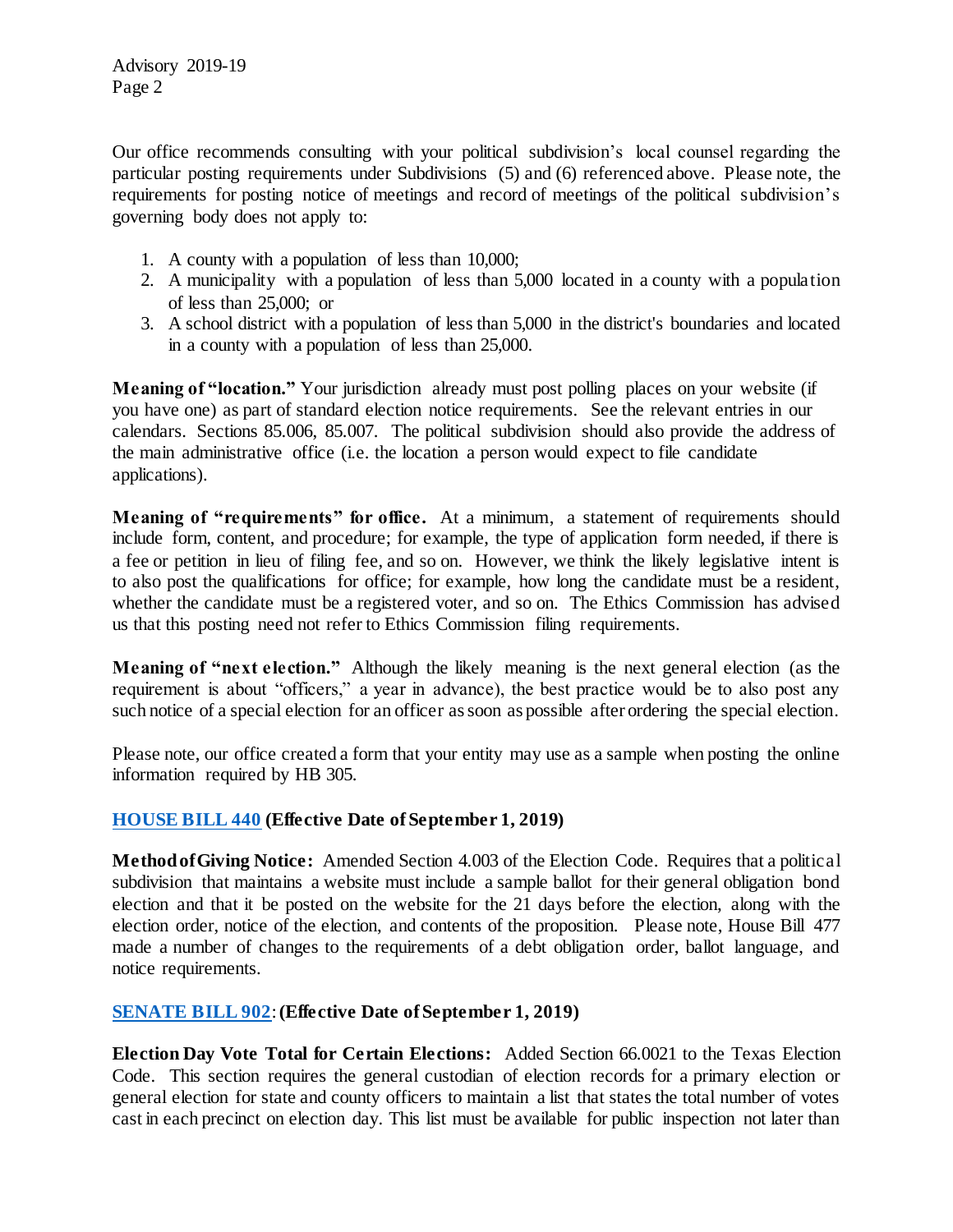the day after election day. This information must be submitted to the Secretary of State and posted in a downloadable format on the Secretary of State's internet website.

**Early Voting Rosters**: Amended Section 87.121 of the Code. Requires that information on the roster for a person who votes an early voting ballot by personal appearance must be made available for public inspection not later than 11 a.m. on the day after the date the information is entered on the roster. Information on the roster for a person who votes an early voting ballot by mail must be made available for public inspection not later than 11 a.m. on the day following the day the early voting clerk receives a ballot voted by mail. Please note, each roster must be updated daily. In a primary election or the general election for state and county officers, the county elections officer must submit to the Secretary of State for posting on the Secretary of State's internet website, in a downloadable format, certain information from the early voting rosters described by Sections  $87.121(g)$  and (h) of the Code.

As noted previously in this advisory, our office is currently developing processes to allow for reporting of this information to our office electronically. We will be providing information and conducting trainings for county officials once our system updates are available regarding SB 902 posting requirements.

#### **[HOUSE BILL 933](https://capitol.texas.gov/BillLookup/History.aspx?LegSess=86R&Bill=HB933) (Effective Date of September 1, 2019)**

HB 933 requires the posting of certain election information on the county election officer's internet website, if the county maintains a website, as well as the Secretary of State's internet website. The county's requirements for internet postings and the specific sections of the Texas Election Code affected are addressed below:

**Notice of Election**: Amended Sections 4.003 and 4.008 of the Code. Provides that not later than the 21st day before election day, counties must post a notice of election given by the county or provided to the county by a political subdivision located in the county, which must include the location of each polling place. Please note, the information regarding the polling place includes the name of the building in which the polling place is located, if any, the street address and zip code, and the days and hours of voting at each location.

**Public County Training Program**: Amended Section 32.114 of the Code. The bill requires the county election officer to post notice of the time and place of each session of public training for election judges and clerks for elections ordered by the Governor or a county authority. The posting must include a statement that the program is open to the public.

**County Website:** Added Section 31.125 to the Code. It requires the county election officer to post on the county's internet website contact information for the county election office including: (1) the street address and zip code; (2) the mailing address if different from the address provided in Subdivision (1); (3) telephone number; (4) facsimile number; and (5) e-mail address.

For each polling place located in the county, the county must post on the county's website: (1) the name of the building in which the polling place is located, if any; (2) the street address and zip code; and (3) the days and hours of voting at each location.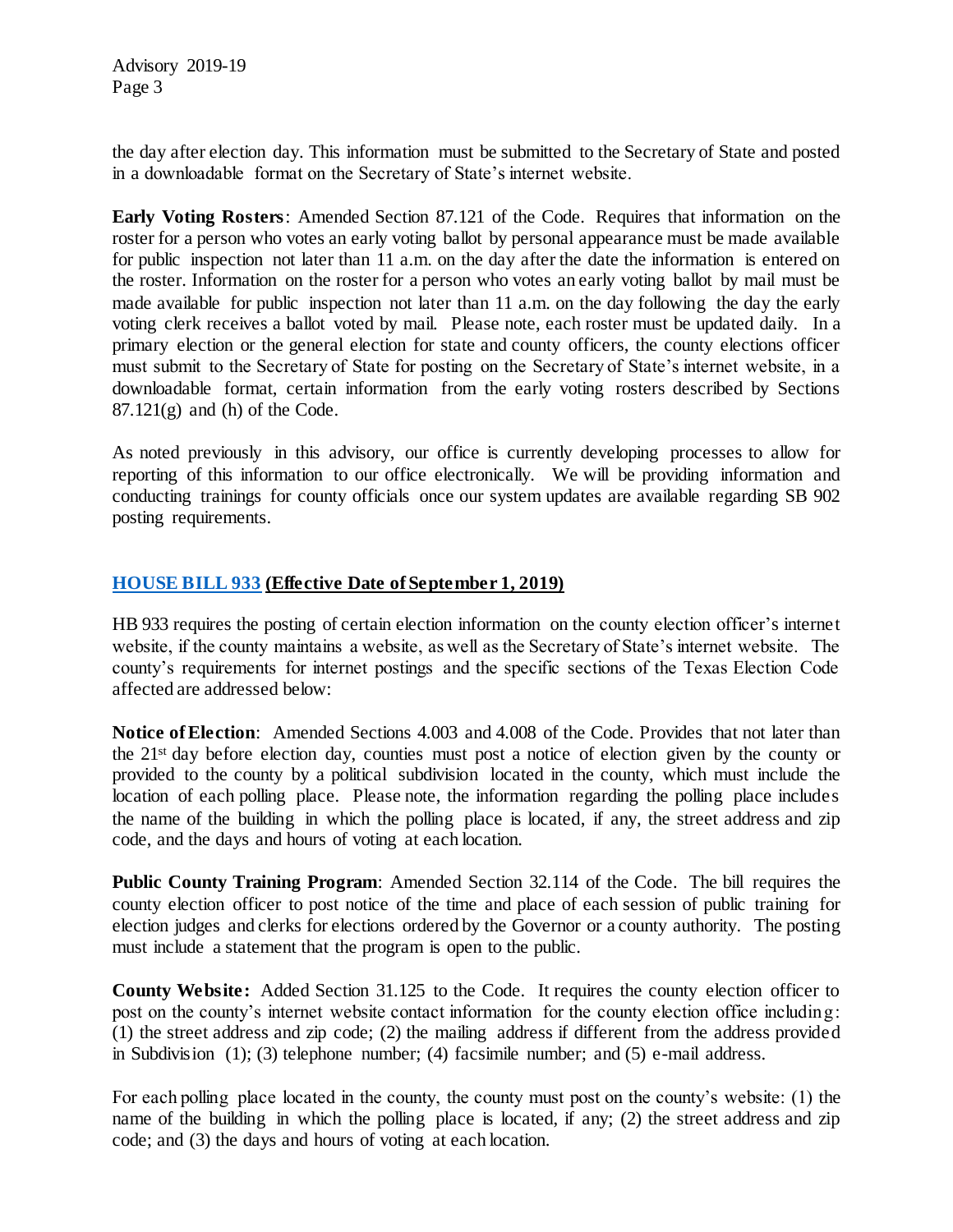**Public Notice of Boundary Changes**: Amended Section 42.035 of the Code. It requires the commissioners court to publish notice of an order changing a county election precinct on the county's website beginning with the first week following the week in which the order is adopted. The notice must be published for three consecutive weeks.

**Retrieving Erroneously Placed Election Records**: Amended Section 66.059 of the Code. Provides that if the political subdivision holding the election is not a county or is a county that does not maintain an Internet website, the district judge must post a notice of the date, hour, and place for opening the ballot box on the bulletin board used for posting notices of the meetings of the governing body of the political subdivision served by the general custodian of election records. The notice must remain posted continuously for the 24 hours immediately preceding the hour set for opening the box.

If the political subdivision holding the election is a county that maintains an Internet website, the district judge shall post a notice of the date, hour, and place for opening the box on the county's Internet website. The notice must remain posted continuously for the 24 hours preceding the hour set for opening the box.

**Public Notice of Time for Voting:** Amended Section 85.007 of the Code. Requires the early voting clerk to post notice for each election stating the dates and hours that voting on a Saturday or Sunday is ordered to be conducted under Section 85.006(b) of the Code. The notice must be posted continuously for at least 72 hours immediately preceding the first hour that the voting to which the notice pertains will be conducted.

**Public Notice of Branch Voting Schedule** : Amended Section 85.067 of the Code If the early voting clerk is the county election officer, then the early voting clerk shall post for each election a schedule stating the location of each permanent and temporary branch polling place, the election precincts served by each branch polling place and the dates and hours that temporary branch voting will be conducted. The schedule must be posted continuously for a period beginning not later than the fifth day before the first day of the period for early voting by personal appearance and ending on the last day of that period.

**Signature Verification Committee:** Amended Section 87.027 of the Code. Provides that postings required by Section 87.027 of the Code must be made on the county's website in an election for which the county election board is established or a primary election. Certain items related to the posting of information regarding the Signature Verification Committee under Section 87.027 of the Code include: (1) the copy of order calling for the appointment of the Signature Verification Committee; (2) the early voting clerk's notice of names and addresses of members of the committee; and (3) notice of delivery of ballots to the signature verification committee.

**Public Test of Logic and Accuracy:** Amended Section 129.023 of the Code. Provides that the public notice of the logic and accuracy test must be posted on the county's website at least 48 hours before the test begins.

The Secretary of State's requirements for internet postings and the specific sections of the Texas Election Code affected by HB 933 are addressed below: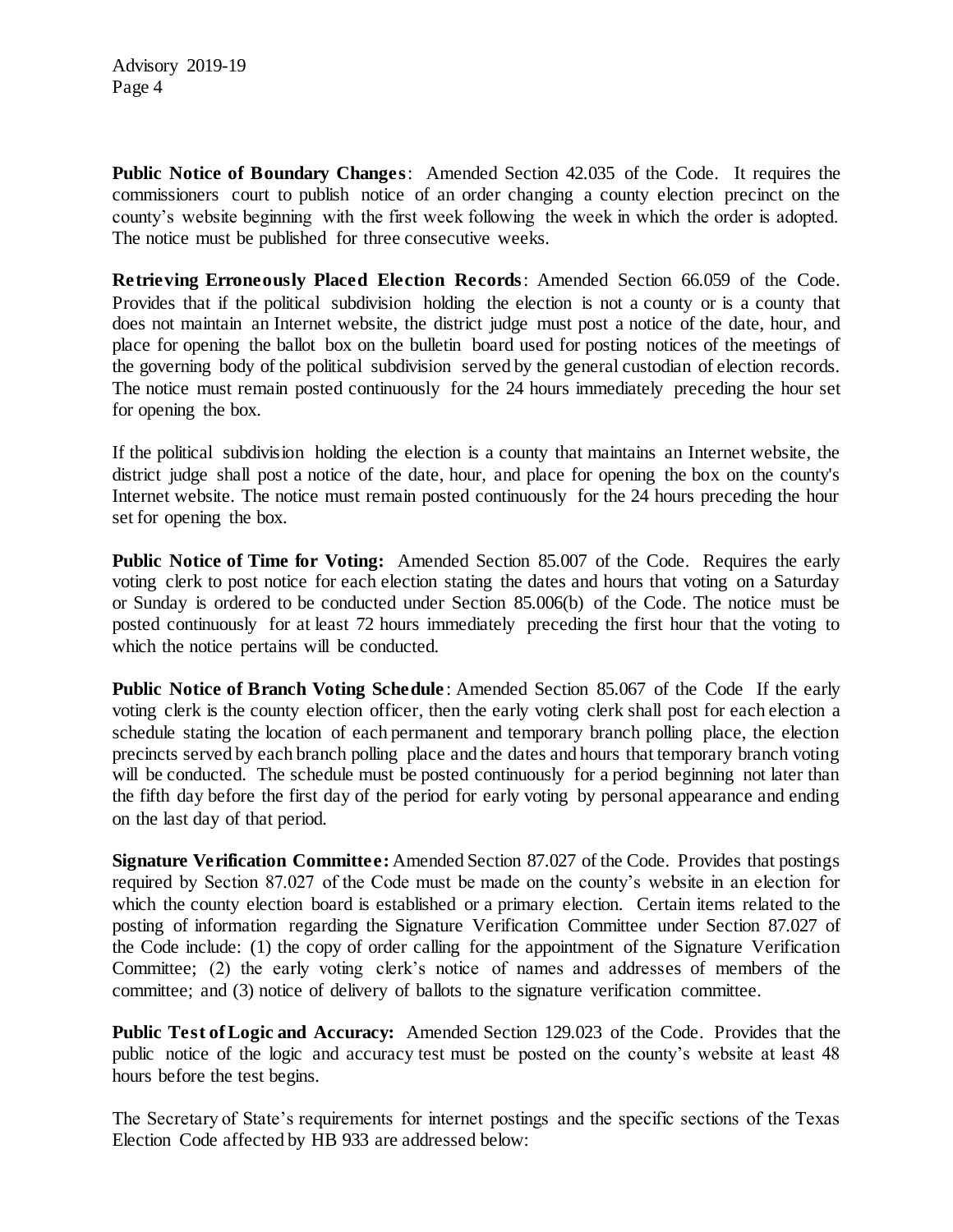**Voting Information on Secre tary of State's Website:** Added Section 31.016 to the Election Code. Provides that the Secretary of State must post on its website contact information for each county election office including the street address and zip code, mailing address, if different, telephone number, fax number and email address. Section 31.016 of the Code also provides that the Secretary of State must post election day and early voting polling place locations for county and local elections including the polling place building name, if any, street address and zip code, and days and hours of voting under each location.

**Time for Canvass by Governor**: Amended Section 67.012 of the Code to provide that the Secretary of State must post on its website the notice for the Governor's statewide canvass for elections containing a statewide office, statewide measure, district office, or president or vicepresident. The notice must be posted at least 72 hours before the canvass is conducted.

**Petition Supplementing Precinct Convention Lists**: Amended Section 181.006 of the Code. Provides that the Secretary of State must post on its website the notice of the submission of a petition supplementing a precinct convention list for the creation of a new party.

**Time of Canvass:** Amended Section 203.012 of the Code. Provides that the Secretary of State must post on its website notice of the Governor's canvass of an election to fill a legislative vacancy. The notice must include the date, hour, and place of the canvass at least 24 hours before the canvass is conducted.

**Drawing for Ballot Order:** Amended Section 274.002 of the Code. Provides that the Secretary of State must post on its website notice of the ballot drawing for constitutional amendment elections. The notice must remain posted continuously for 72 hours immediately preceding the scheduled time of the drawing.

#### **[HOUSE BILL 1850](https://capitol.texas.gov/BillLookup/History.aspx?LegSess=86R&Bill=HB1850) (Effective September 1, 2019)**

**Branch Daily Register and Early Voting Rosters:** Amended Sections 85.072 and 87.121 of the Election Code. Information on the early voting roster for a person who votes an early voting ballot by personal appearance must be made available for public inspection no later than 11:00 a.m. on the day after the date the information is entered on the roster. Information on the roster for a person who votes an early voting ballot by mail must be made available for public inspection not later than 11:00 a.m. on the day following the day the early voting clerk receives the ballot voted by mail. Please note, each roster must be updated daily.

If the county clerk/elections administrator is the early voting clerk, the information above must be posted on the county's website. If the county does not maintain a website, then the roster must be made available on the bulletin board used for posting notice of meetings of the commissioners court. Information regarding the early voting roster must be made available for all elections, including the constitutional amendment election because the bill took effect September 1, 2019. The Secretary of State must also make these rosters available to the public on our website. Our office is currently developing processes to allow for reporting of this information to our office electronically. We will be providing information and conducting trainings for county officials once our system updates are available regarding HB 1850.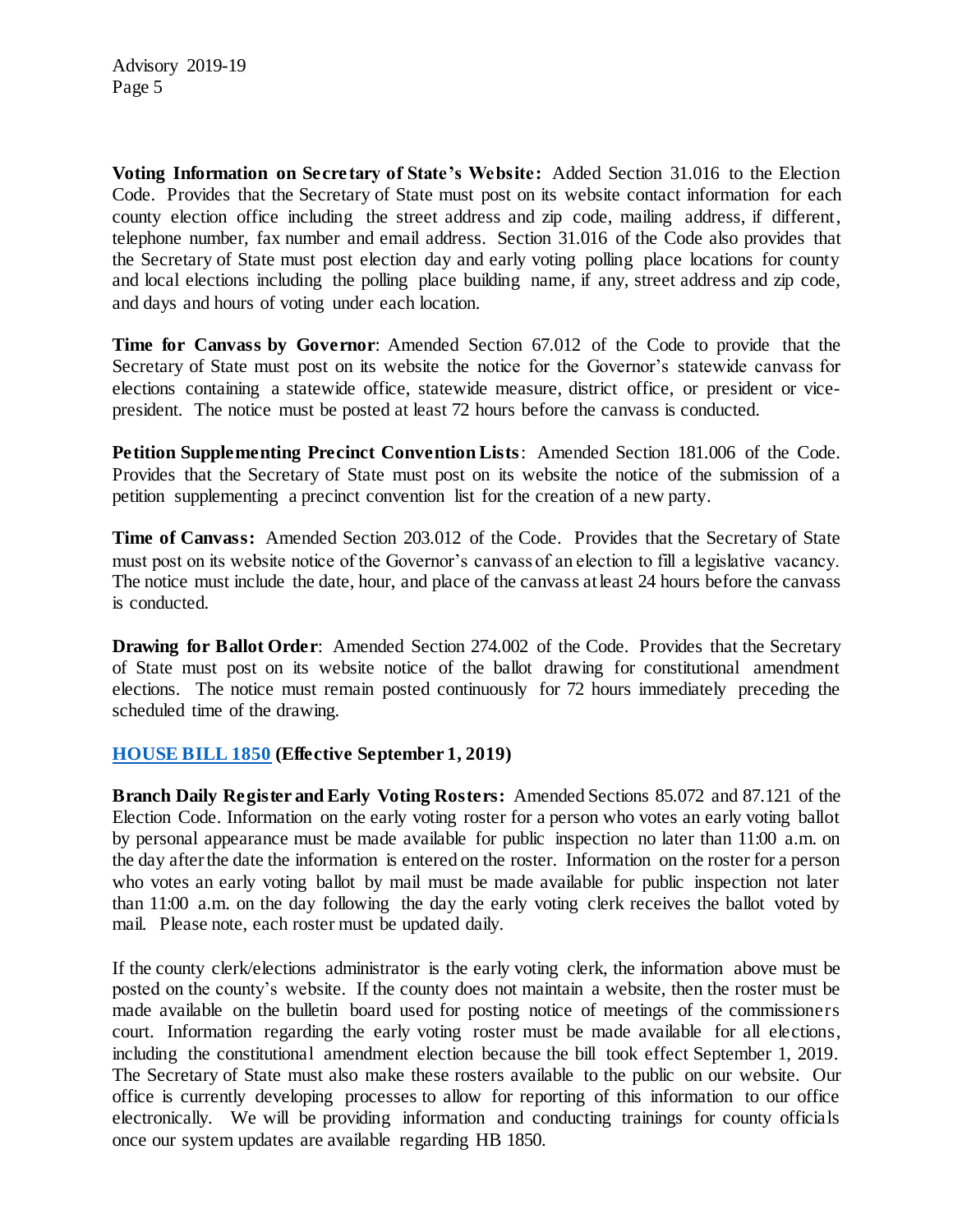For an election held by a political subdivision in which the county election officer is not the early voting clerk, the information on the roster must be made available on the internet website of the authority ordering the election or, if the authority ordering the election does not maintain a website, on the bulletin board used for posting notice of meetings of the governing body of the authority.

#### **[HOUSE BILL 2640](https://capitol.texas.gov/BillLookup/History.aspx?LegSess=86R&Bill=HB2640) (Effective September 1, 2019)**

**Reporting Precinct Results to Secretary of State** : Amended Section 67.017 of the Election Code. Requires all precinct by precinct reporting that is submitted to the Secretary of State to now include district, county, and precinct level offices. The bill clarifies that precinct by precinct reporting is submitted by the county election officers which eliminates the submission of precinct by precinct reporting for local political subdivisions. The county elections officer must deliver the report to the Secretary of State not later than the 30<sup>th</sup> day after election day in an electronic format prescribed by our office.

**Filling Vacancy in County Executive Committee** : Amended Section 171.024 of the Code. Provides that the county chair shall submit the replacement member's name to the Secretary of State for posting on the Secretary of State's website. The Secretary of State's office must create a system for the chair to submit such information to our office.

**Withdrawal or Declaration of Ineligibility of Candidate that Results in Extended Filing Period:** Amended Section 172.055 of the Code. In a primary election, if the deadline for filing applications is extended, notice of the extended filing deadline must be given as provided by Section 172.055 of the Code. Not later than 24 hours after a candidate withdraws or is declared ineligible or after the authority preparing the notice learns of a candidate's death, the filing authority must post certain notices. The filing authority must now also post the notice on the authority's internet website, if one is maintained, and send a copy of the notice to the Secretary of State to be posted on the Secretary of State's internet website for a candidate for an office filled by voters of more than one county, or the county clerk/elections administrator for an office filled by voters of a single county.

**Notice of Election for Primary Elections**: Amended Section 172.1112 of the Code. Provides that the county clerk/elections administrator shall post a notice of the election and notice of consolidated precincts in the manner prescribed under 4.003. Additionally, the notice of election must be posted on the county's internet website, if the county maintains a website.

**Unofficial Tabulation of Precinct Results:** Amended Section 172.113 of the Code. Provides that the Secretary of State may require the posting of unofficial tabulation of precinct results on the Secretary of State's website.

**Canvass of Primary Election**: Amended Section 172.116 of the Code. Provides that the county clerk/elections administrator must prepare and electronically submit to the Secretary of State a report of the results of the canvass. We will be providing information and conducting trainings for County Chairs regarding the canvass process and how to complete the canvass via the Secretary of State's website.